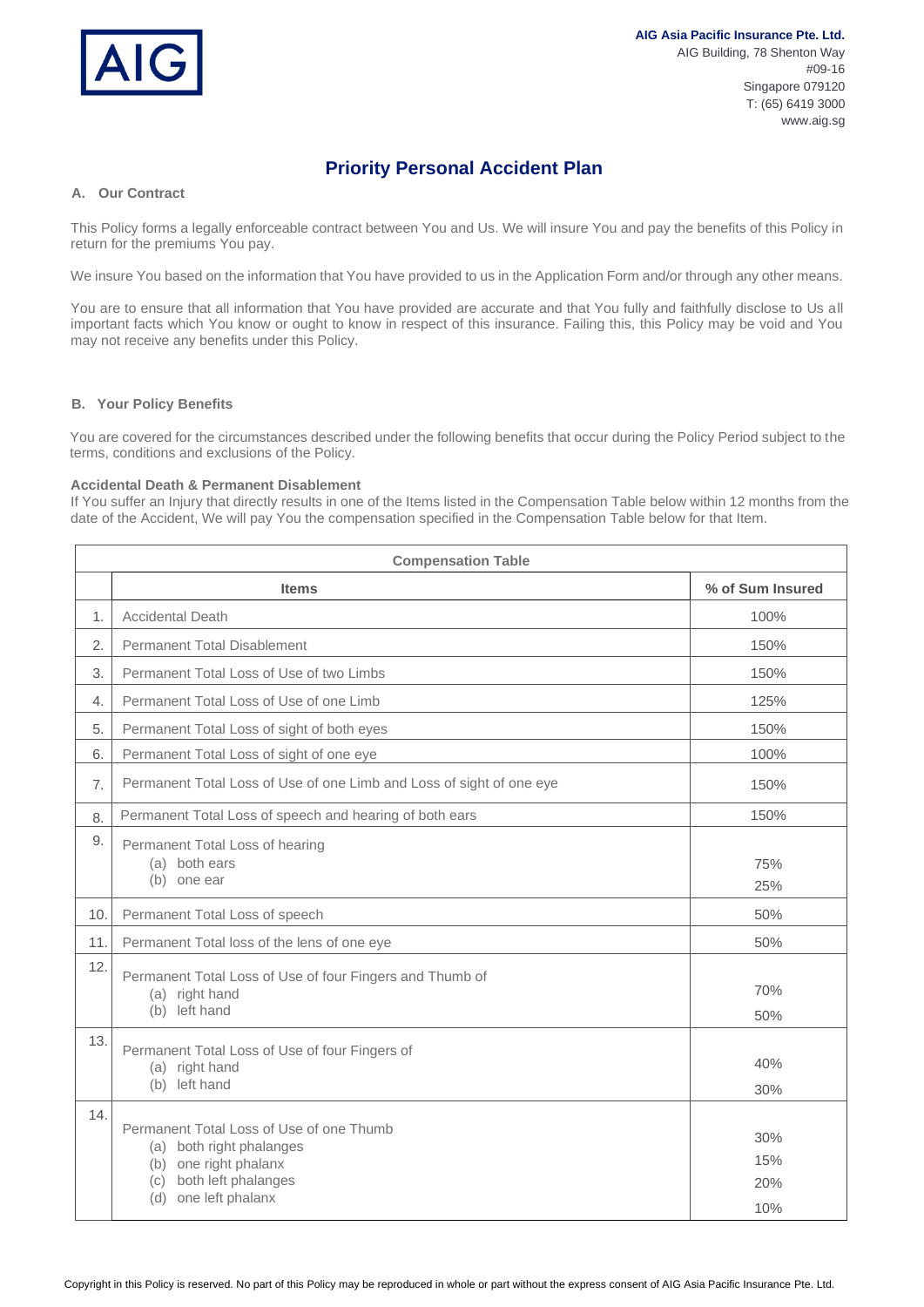

| 15. | Permanent Total Loss of Use of Finger(s)<br>(a) three right phalanges<br>two right phalanges<br>(b)<br>one right phalanx<br>(c)<br>three left phalanges<br>(d)<br>two left phalanges<br>(e)<br>one left phalanx |                                                                                                                                                                                                                 | 10%<br>7.5%<br>5%<br>7.5%<br>5%<br>2% |
|-----|-----------------------------------------------------------------------------------------------------------------------------------------------------------------------------------------------------------------|-----------------------------------------------------------------------------------------------------------------------------------------------------------------------------------------------------------------|---------------------------------------|
| 16. | Permanent Total Loss of Use of Toe(s)<br>(a) all Toes in one foot<br>great Toe - two phalanges<br>(b)<br>great Toe - one phalanx<br>(c)<br>other than great Toe, each Toe<br>(d)                                |                                                                                                                                                                                                                 | 15%<br>5%<br>3%<br>$1\%$              |
| 17. | Fractured leg or patella with established non-union                                                                                                                                                             |                                                                                                                                                                                                                 | 10%                                   |
| 18. | Shortening of leg by at least 5 cm                                                                                                                                                                              |                                                                                                                                                                                                                 | 7.5%                                  |
| 19. | Third Degree Burns                                                                                                                                                                                              |                                                                                                                                                                                                                 |                                       |
|     | Area damage                                                                                                                                                                                                     | Percentage of surface area                                                                                                                                                                                      |                                       |
|     | Head                                                                                                                                                                                                            | equal to or greater than 2% but less than 5%<br>$\overline{\phantom{a}}$<br>equal to or greater than 5% but less than 8%<br>$\overline{\phantom{a}}$<br>equal to or greater than 8%<br>$\overline{\phantom{a}}$ | 50%<br>75%<br>100%                    |
|     | Body                                                                                                                                                                                                            | equal to or greater than 10% but less than 15%<br>$\overline{\phantom{a}}$<br>equal to or greater than 15% but less than 20%<br>$\overline{\phantom{a}}$<br>equal to or greater than 20%<br>٠                   | 50%<br>75%<br>100%                    |

For any one Accident, if You claim for more than one Item, the total percentage due under this Benefit, based on the Compensation Table above, shall not exceed 150% of the Sum Insured.

We will at Our discretion determine the percentage payable for any Injury if it is not provided for under the Compensation Table above.

If You are left-handed, the compensation percentage in Items 12 to 15 will be reversed whereby the greater compensation percentage will apply to the left hand and any part of the left hand.

For Accidental Death during travel in a Common Carrier, We will pay (a) 200% of the sum insured for this benefit as stated in the Policy schedule if the Insured Person is covered under plan Priority A, B, C or D, or (b) 150% of the sum insured for this benefit as stated in the Policy schedule if the Insured Person is covered under plan Priority Plus.

Any benefit payable under Item 1 shall be reduced by any benefit We have paid out under Items 2 -19, Weekly Benefit for Temporary Total Disablement and/or Coma benefit for the same Accident.

In the event that the total percentage of compensation due under items 2-19 is 100% or more, the benefit payable shall be reduced by any benefit that We have paid out under Weekly Benefit for Temporary Total Disablement for the same Accident.

This Policy will be cancelled if more than 50% under the Compensation Table is paid for any one Injury.

## **Accident Medical Reimbursement**

We will reimburse You the Medical Expenses paid to a Doctor for treatment obtained by You as a result of an Injury, up to the maximum sum insured for this benefit as stated in the Policy schedule for any one Accident.

All medical treatment and services must be prescribed by a Doctor and shall not exceed the usual level of charges for similar treatment, medical services or supplies in the location where the expenses were incurred had this insurance not existed.

We will only reimburse the cost of physiotherapy, up to sub-limits as stated in the Policy schedule for any one Accident, if the physiotherapy treatment is deemed medically necessary by a Doctor and You have a written medical referral from the Doctor to the physiotherapist.

You have up to a maximum of 30 days from the date of the Accident to receive the first medical treatment. If You are reimbursed for the Medical Expenses by any other source, We will only be liable for the excess of the amount that You have recovered from the other source.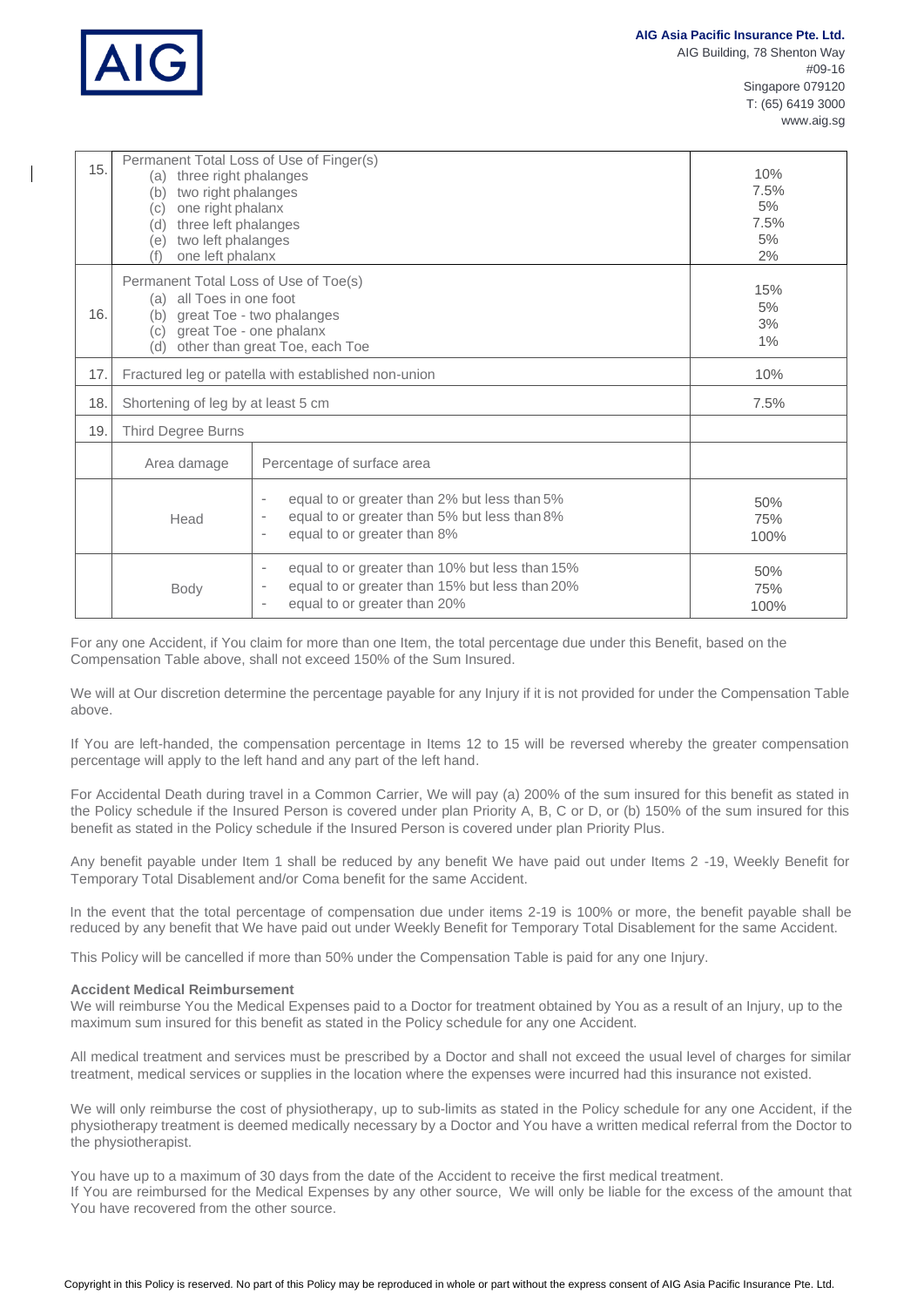

### **Mobility Aid**

Following Your discharge from Hospital as a result of an Injury, and if a Doctor prescribes that You will require the assistance of a mobility aid or wheelchair, We will reimburse You the cost or rental of the mobility aid or wheelchair up to the sum insured for this benefit as stated in the Policy schedule.

If You are reimbursed for the cost or rental of mobility aid or wheelchair by any other source, We will only be liable for the excess of the amount that You have recovered from the other source.

## **Ambulance Services**

In the event of an Injury requiring immediate land ambulance or any other paid land transportation to the nearest Hospital and transfer from the Hospital or Community Hospital back to Your usual place of Residence upon discharge, We will reimburse the ambulance or transport fees up to the sum insured for this benefit as stated in the Policy schedule.

If You are reimbursed for the same ambulance or land transport expenses by any other source, We will only be liable for the excess of the amount that You have recovered from the other source.

## **Complementary or Alternative Medicine**

We will reimburse You the treatment expenses incurred in relation to Complementary or Alternative Medicine, which are necessarily incurred due to an Injury within 12 months from the date of Accident and up to the maximum sum insured for any one Accident under this benefit as stated in the Policy schedule. It includes costs incurred for consultation fees, medicine and treatment rendered in the healthcare clinic or facilities or centre, but it does not include cost incurred for purchase or rental of assistive items including, but not limited to, ergonomic furniture and accessories, compression clothing, and orthotic/podiatric inserts and footwear.

You have up to a maximum of 30 days from the date of Accident to receive the first medical treatment.

If You are reimbursed for the Complementary or Alternative Medicine expenses by any other source, We will only be liable for the excess of the amount that You have recovered from the other source.

#### **Daily Hospital Income (Injury)**

In the event of an Injury resulting in Hospital Confinement, We will pay You the daily hospital cash as specified for this benefit in the Policy schedule, for each day of Your stay in a Hospital, up to a maximum of 365 days per Injury.

Successive Hospital Confinements due to the same Injury are considered to be part of the same period of Hospital Confinement, unless the discharge date for the prior Hospital Confinement is separated from the admission date for the next Hospital Confinement by at least forty-five (45) consecutive days.

In the event the Insured Person is discharged from a Hospital and transferred immediately to a Community Hospital for a further period of Hospital Confinement for the same Injury, this Benefit is payable up to a maximum period of 30 days of Hospital Confinement in a Community Hospital or the remainder of the 365 days of the Hospital Confinement's maximum payment period, whichever is shorter.

If this benefit or Daily Hospital Income (Injury) – for Intensive Care Unit benefit are payable for the same period of Hospital Confinement, We will only pay under one benefit.

#### **Daily Hospital Income (Injury) – For Intensive Care Unit**

In the event of an Injury resulting in Hospital Confinement in the Intensive Care Unit, We will pay You the daily hospital cash as specified for this benefit in the Policy schedule, for each day of Your stay in the Intensive Care Unit in a Hospital, up to a maximum of 30 days per Injury.

If this benefit or Daily Hospital Income (Injury) benefit are payable for the same period of Hospital Confinement, We will only pay under one benefit.

The maximum period payable for Hospital Confinement in a Community Hospital shall be 30 days per Injury.

## **Infectious Disease Recovery Cover**

If You contract an Infectious Disease and need to be in Hospital Confinement for at least 5 consecutive days, We will pay You up to the sum insured as stated in the Policy schedule, upon Your discharge from Hospital. We will only pay this benefit once in each 12 months period from the Inception Date of the Policy, regardless of the number of Infectious Diseases suffered by You.

This benefit is only payable if You are diagnosed with an Infectious Disease after 30 days from the Effective Date of the Policy.

This Benefit is not payable if the Hospital Confinement takes place solely in a Community Hospital.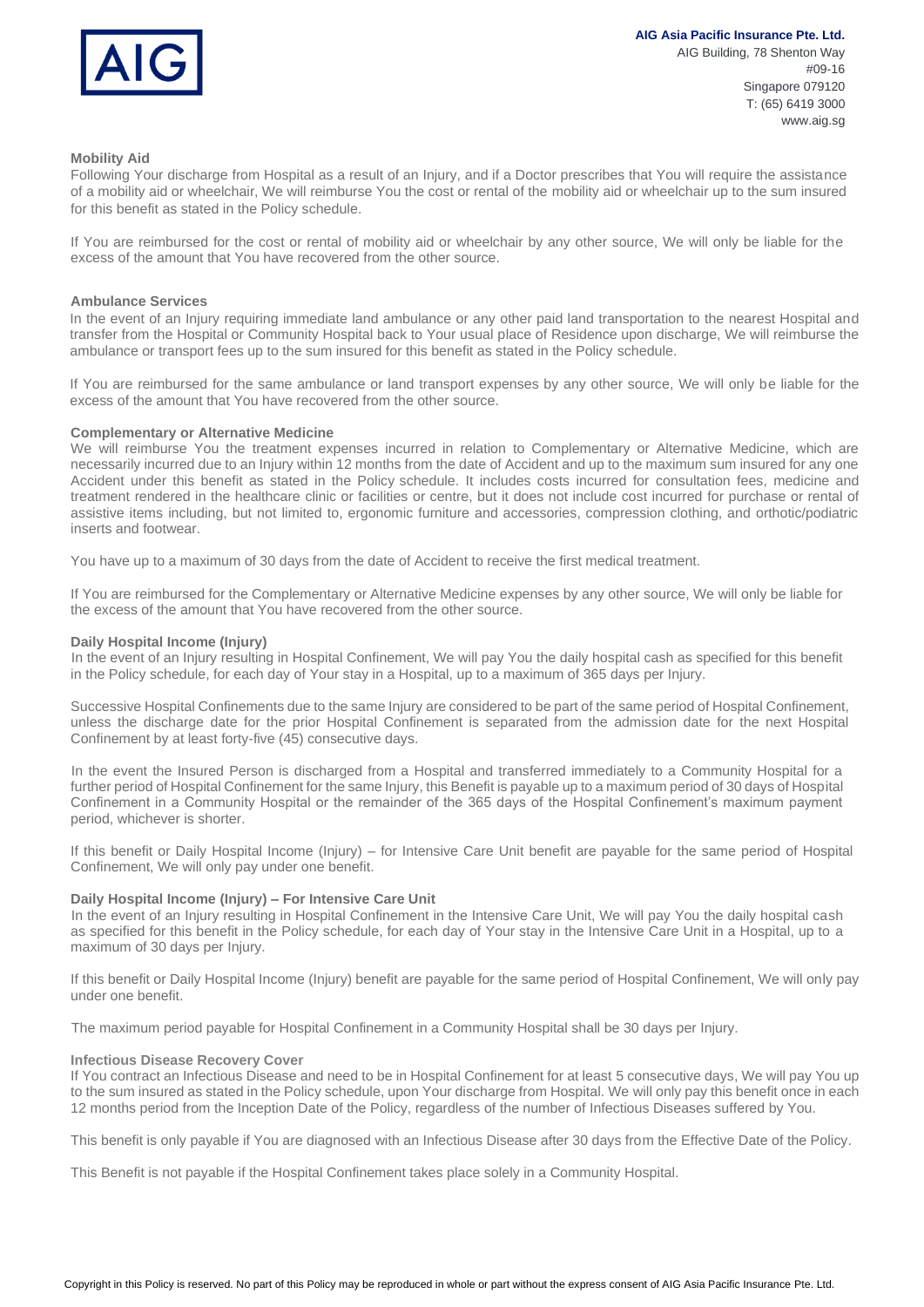## **AIG Asia Pacific Insurance Pte. Ltd.**



AIG Building, 78 Shenton Way #09-16 Singapore 079120 T: (65) 6419 3000 www.aig.sg

## **Weekly Benefit for Temporary Total Disablement**

In the event You sustain an Injury resulting in Temporary Total Disablement as certified by a Doctor within 90 days of the Injury, We will pay You the weekly indemnity specified under this benefit in the Policy schedule, or 75% of Your weekly Income, whichever is lower.

We will not pay the weekly indemnity:

- (a) if the period of Temporary Total Disablement is less than 7 consecutive days;
- (b) beyond 104 weeks for any one Injury;
- (c) if the first medical treatment from a Doctor is not obtained within 30 days from date of Accident;
- (d) if You are not Gainfully Employed when the Accident happens; or
- (e) for more than one Injury for the same period of time.

#### **The following benefits are applicable only if specified in the Policy schedule (with payment of additional premium):**

#### **Parent(s) Support Fund**

In the event of Your Accidental Death within 12 months from the date of the Accident, We will pay the sum insured, as stated in the Policy schedule, for each surviving Parent up to a maximum of 2 surviving Parents for each adult Insured Person.

#### **Child Support Fund**

In the event of Your Accidental Death within 12 months from the date of Accident, We will pay the sum insured for this benefit as stated in the Policy schedule for each Dependent Child.

#### **Coma**

If You sustain an Injury that directly results in Hospital Confinement and Comatose State within 30 days from the date of Accident, We will pay the sum insured as stated in the Policy schedule. The Comatose State must be supported by the attending Doctor's report detailing the cause and period of Your Comatose State. An assessment for brain damage resulting in Your Permanent Neurological Deficit shall be conducted 90 days after the Accident by the attending neurosurgeon and certified in writing.

This benefit is only payable once in Your lifetime. In the event You have a valid claim for Accidental Death under this Policy arising from the same injury, no compensation will be payable under this Benefit.

#### **Lifestyle Maintenance**

In the event of Your Accidental Death within 12 months from the date of Accident, We will pay the sum insured for this benefit as stated in the Policy schedule.

#### **Reimbursement of Event Tickets**

We will reimburse You up to the sum insured as stated in the Policy schedule for any non-refundable portion of an Event Ticket which You have purchased or paid deposit in advance for but are unable to attend or participate in the event because of an Injury which resulted in Your Hospital Confinement during the scheduled event.

This benefit is only payable if: (a) at the time of the booking of the Event Ticket You were not aware of, had planned or scheduled Hospital Confinement that would likely result in result in a claim under the Policy, and (b) We have paid out under Daily Hospital Income (Injury) or Daily Hospital Income (Injury) – Intensive Care Unit benefit.

For the avoidance of doubt, We will not pay You under this benefit if You voluntarily did not attend the scheduled event or if Your Hospital Confinement is due to Illness. We will also not pay if the Event Ticket is redeemed using loyalty points/credits, a gift or incentive given to You and winnings from lucky draws.

#### **Damage to Personal Effects**

If Your personal effects on Your person or carried in a bag by You at time of an Accident are damaged, lost or stolen, and You are in Hospital Confinement due to an Injury sustained in the same Accident, We will at our discretion either repair, replace or pay You for the lost, damaged or stolen item subject to the maximum sum insured as stated in the Policy schedule. We will not pay the first \$50 in relation to any claim for a lost, damaged or stolen item.

An item shall include a pair or set of articles, for example a pair of gloves or a set of golf clubs.

We will not pay for cash or cash equivalents, bank notes, EZ link card, cash cards, jewellery, business goods or samples or equipment.

You must report the lost or stolen item to the police or relevant authority as soon as practicable after the Accident.

All claim settlements will be subject to due allowance for wear and tear and depreciation. Depreciation may not be applied to electronic items that are purchased less than 1 year from the date of the Accident if You can produce supporting documents (i.e. original receipts or original warranty cards) to verify the age of the item.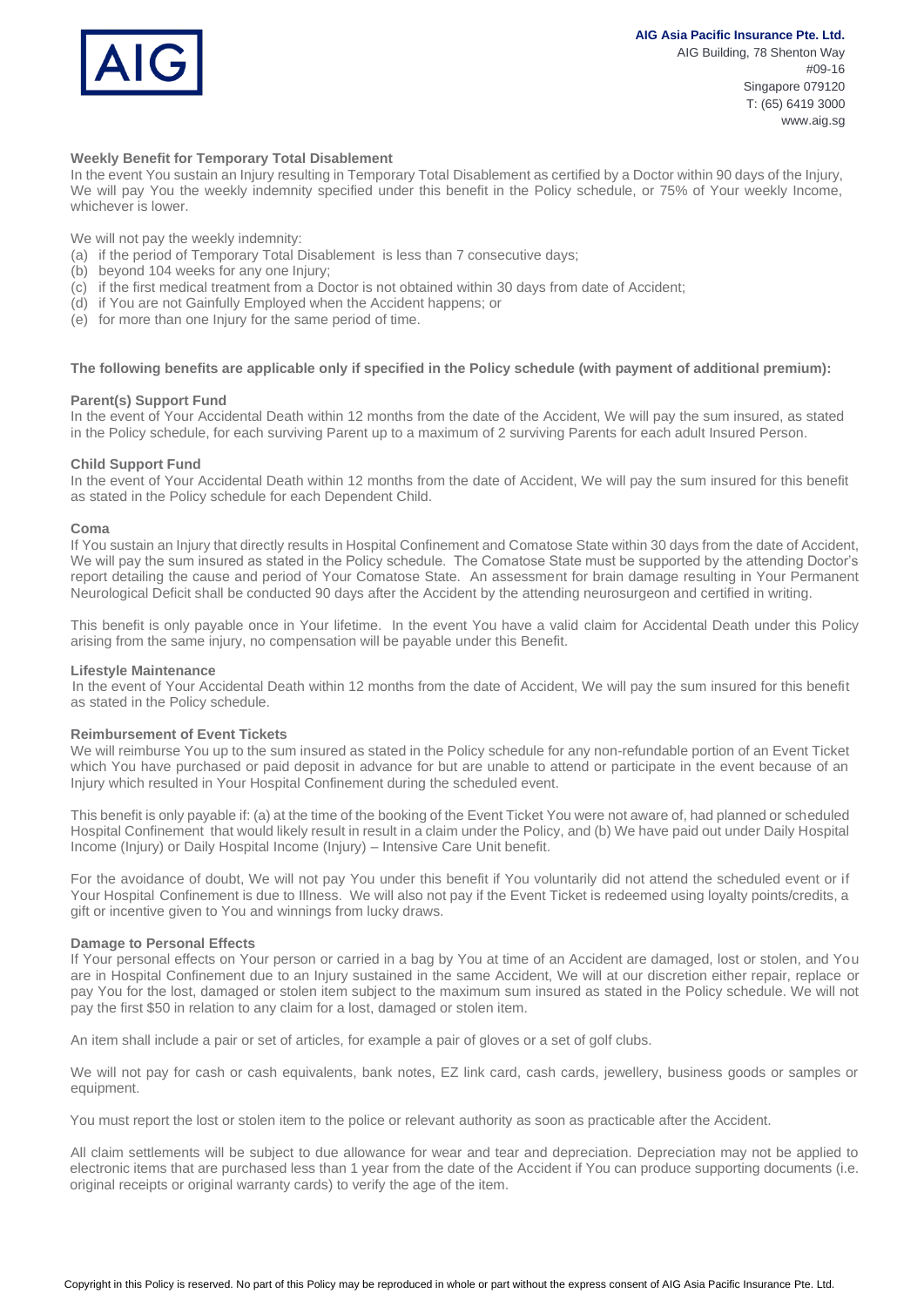

AIG Building, 78 Shenton Way #09-16 Singapore 079120 T: (65) 6419 3000 www.aig.sg

### **Dependent Child's Cover**

This Policy will cover each Dependent Child only for the following 4 benefits depending on the Selected Plan purchased by You or Your Spouse:

- 1) Accidental Death & Permanent Disablement;
- 2) Accident Medical Reimbursement;
- 3) Mobility Aid; and
- 4) Ambulance Services

If both You and Your Spouse are insured under the same Selected Plan in this same Policy, each Dependent Child will be covered up to the sum insured indicated in the Policy schedule for the abovementioned 4 benefits.

If both You and Your Spouse are insured under different Selected Plans in this same Policy, then each Dependent Child will be covered up to the sum insured indicated in the Policy schedule for abovementioned 4 benefits under the plan with the lower sum insured.

If You are married and purchasing this Policy without Your Spouse, or if You are a single parent *I* widow *I* widower *I* divorcee, You will have to pay an additional 50% of Your premium in order to cover Your Dependent Child(ren) up to the sum insured indicated in the Policy schedule for the abovementioned 4 benefits.

However, If You and Your Spouse purchase separate Policies and both of You pay the additional 50% of Your premium to cover Your Dependent Child(ren), Your Dependent Child(ren) will be covered up to the sum insured indicated in the Policy schedule for the abovementioned 4 benefits under the Policy with the highest sum insured and if the sum insureds are equal, We will only pay out under one of the Policies as chosen by Us.

## **C. Your Policy Exclusions**

## **1. General Exclusions**

The following exclusions apply to all sections of this Policy We shall not pay under this Policy any claim in connection with:

- (a) Any Injury which arises in the course of Your occupation if Your occupation falls under Occupational Class 4.
- (b) Engagement in aerial activity other than as a passenger in any properly licensed private and/or commercial aircraft;
- (c) Engagement in a sport as an occupation and/or in a professional capacity where You could earn income or remuneration from engaging in such sport;
- (d) Suicide or attempted suicide or intentional self-injury, or from deliberate exposure to exceptional danger (except in an attempt to save human life), or is sustained while You are in a state of insanity;
- (e) Any criminal or intentional act and breaking of any government laws and regulations on Your part;
- (f) Any treatments arising from pregnancy, miscarriage (except if miscarriage is caused by an Accident as provided under this Policy), abortion, childbirth, sterilisation, contraception as well as treatment for infertility;
- (g) Acquired Immune Deficiency Syndrome (AIDS) or AIDS Related Complex (ARC) or any infection by Human Immunodeficiency Virus (HIV);
- (h) Provoked assault, intoxication, drugs abuse or insanity;
- (i) General check-up, convalescence, custodial or rest cure;
- (j) Dental disease, dental care or surgery, cosmetic or plastic surgery or any elective surgery unless necessitated by Injury;
- (k) Any Injury to teeth occurred during eating activities (e.g., biting and chewing);
- (l) Dentures, dental crowns, implants, unsound and/or unnatural teeth;
- (m) health supplements including but not limited to vitamins, prebiotics, probiotics and skin care products whether prescribed by a Doctor or purchased over the counter;
- (n) Any congenital anomalies or physical impairment;
- (o) Any mental, psychiatric and/or nervous disorders including anxiety or depression, sleep disorders, alcoholism and drug related treatment;
- (p) Pre-existing Condition;
- (q) Any kind of disease, Illness, virus, bacterial or any other kind of infection howsoever caused. This exclusion shall not apply to:
	- i) bacterial infection that is the direct result of an Accidental cut or wound; and
	- ii) Infectious Diseases under the Infectious Disease Recovery Cover Benefit;
- (r) Serving in any branch of the military or armed forces of Singapore, while on duty except while You are on peace time Singapore reservist duty (under Section 14 of the Enlistment Act, Cap. 93 of the Republic of Singapore) for a period not exceeding 40 days; and
- (s) Driving or riding as a passenger in or on any vehicle engaged in any race, speed test or endurance test.

## **2. War**

We will not cover any loss damage, injury or liability directly or indirectly caused or contributed to by war, invasion, act of foreign enemies, hostilities or warlike operations (whether war be declared or not), civil war, mutiny, rebellion, revolution, insurrection, military or popular uprising, or usurpation of power.

## **3. Nuclear Risks**

We will not cover any loss, damage, injury or liability directly or indirectly caused or contributed to by: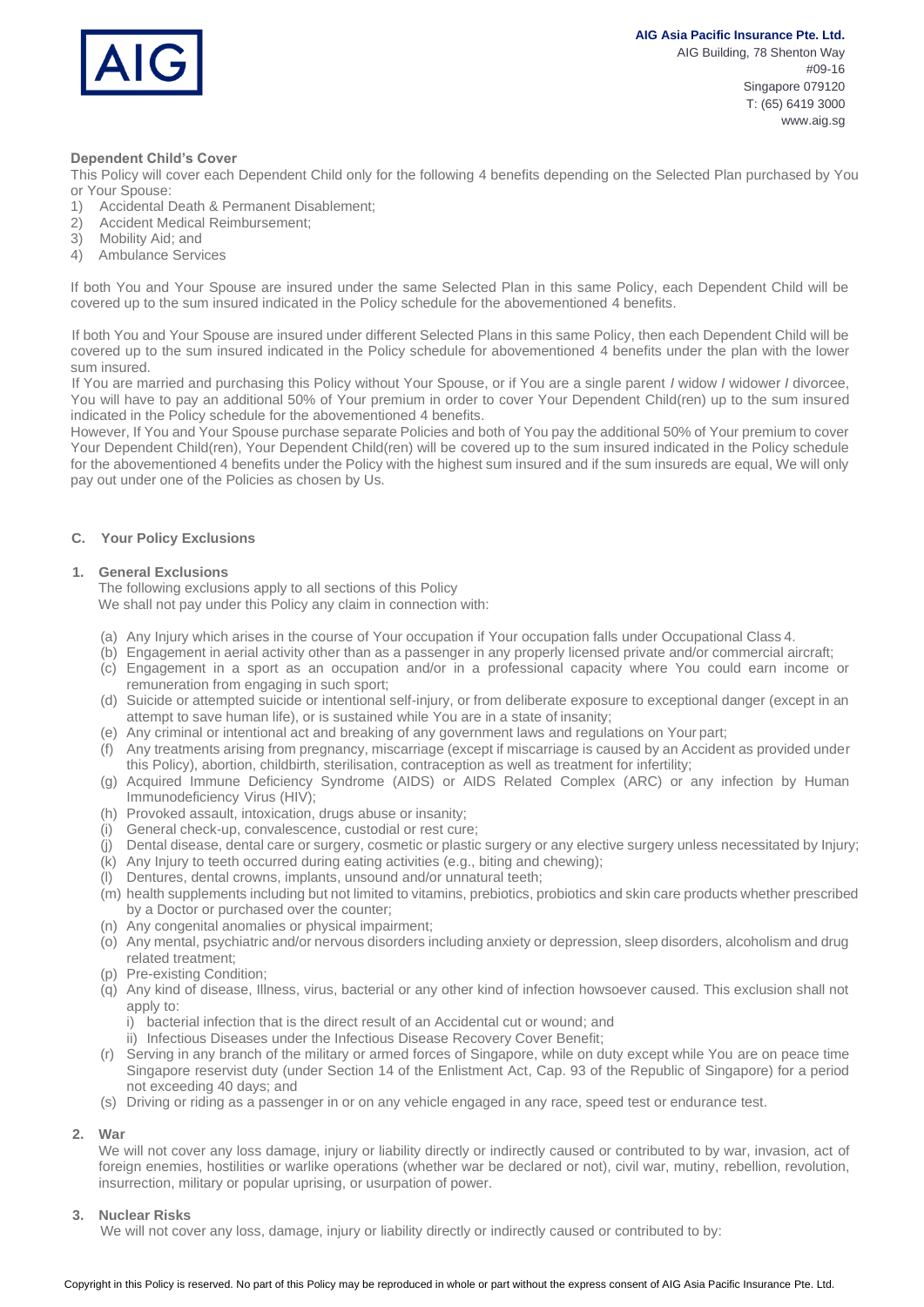

**AIG Asia Pacific Insurance Pte. Ltd.** AIG Building, 78 Shenton Way #09-16 Singapore 079120 T: (65) 6419 3000 www.aig.sg

- ionizing radiation or contamination by radioactivity from any nuclear fuel or any nuclear waste from the combustion of nuclear fuel, including any self-sustaining process of nuclear fission; or
- the use of any nuclear weapons material.

## **4. Economic Sanctions**

The Insurer will not be liable to provide any coverage or make any payment under this Policy if to do so would be in violation of any sanctions law or regulation which would expose the Insurer, its parent company or its ultimate controlling entity to any penalty under any sanctions law or regulation.

## **D. Your Policy Conditions**

#### **1. Geographical Limits**

The coverage under this Policy is 24 hours a day, worldwide unless otherwise endorsed or amended.

#### **2. Governing Law**

This Policy is governed by the laws of Singapore.

## **3. Burden of Proof**

If We allege that by reason of any of the exclusions under Part C above, any loss, damage, injury or liability is not covered by this Policy, the burden of proving the contrary shall be on You.

## **4. Duty of Disclosure**

As explained in Part A of this Policy, all information You provide to Us in the Application Form and through any other means form the basis of this contract of insurance between You and Us. You must inform us immediately if any of the information that You have given us changes or is no longer accurate.

You must also inform Us of any other facts which You know or ought to know which may affect Our decision whether to continue to insure You and on what terms.

These information/facts could result in additional premium being payable and different terms and conditions may apply on this Policy. If such information is not disclosed to Us or if there is any fraud, misstatement or concealment in respect of this Policy or of any claim, You may not receive any benefits under this Policy and/or We may cancel or void this Policy.

## **5. Eligibility**

(a) Entry age is from age 16 to 65 years old (at last birthday)

- (b) Cover for Your Dependent Child is from 15 days to 18 years of age (or up to 25 years of age for full time students in a recognised tertiary institution).
- (c) If You and/or Your Spouse is below 21 years old, You will not be eligible for cover under Selected Plans 3 and4.
- (d) If You are in Occupational Class 4, You will not be eligible for cover under this Policy.

## **6. Exclusion of Third Party Rights**

A person who is not a party to this contract will have no rights under the Contracts (Rights of Third Parties) Act 2001(Cap.53B) to enforce any of its terms.

#### **7. Reasonable Care**

You must take all reasonable care to avoid or mitigate the occurrence of any circumstance which may lead to a claim under this Policy

#### **8. Change of Occupation**

You must inform Us and obtain Our written agreement when You change Your Occupational Class than what was disclosed during the application. Our written consent may be subject to the payment of additional premium. We will not pay nor be liable for any claim if You fail to disclose to Us the change in Your Occupational Class.

## **9. Change in Country of Residence**

You must inform Us in writing of any change in Your country of residence. A change in the country of residence will be deemed to mean You are living or intending to live in another country other than Your country of residence at the Effective Date of this Policy, for more than 183 consecutive days. Upon receipt of such information, We may at Our option continue to cover You on the same terms and conditions or terminate this Policy.

## **10. Occupation Class**

We reserve the right to cancel this Policy from the Inception Date should an incorrect Occupational Class be indicated.

## **11. Notification and Claims Procedures**

Written notice of claim must be given to Us as soon as practicable and in any event within 30 days after the happening of any circumstances giving rise to a claim. Notice may be provided by completing the claim form which can be downloaded from Our website www.aig.sg and mailing it to: AIG Insurance Asia Pacific Pte Ltd, 78 Shenton Way, #09-16, Singapore 079120. Relevant documents to support the claim are to be given to Us within this 30 days but if the supporting documents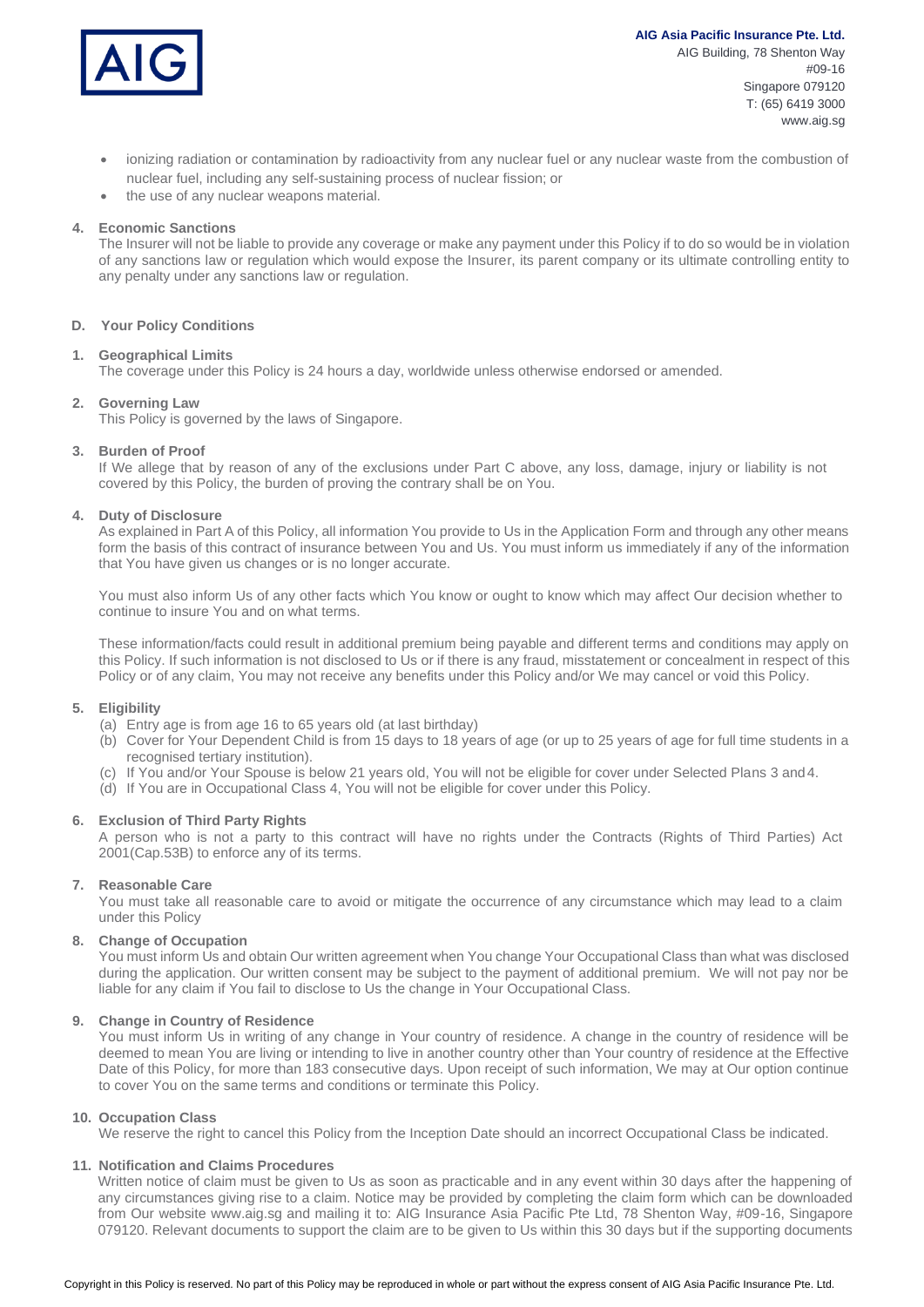

cannot be submitted in time due to reasonable cause, the documents must be submitted as soon as possible but no later than 1 year from the date of incident happening.

Once claims are reported, We will ask for the completion of a claim form and for the claimant to provide, at his/er own expense, all supporting reports and documentation such as police reports, Doctor's reports, Hospital records, records, valuations or any other evidence as required by Us to support a claim. If the information supplied is insufficient, the We will advise if additional information is required.

Any information required due to any subsequent request for information by Us must be provided within 60 days of the information request date. We, at Our sole discretion, may reject the claim or withhold payment if We do not receive the required information within this stipulated time set.

#### **12. Right of Recovery**

In the event authorisation for payment and/or payment is made by Us for a medical claim for which Policy liability is not engaged, we reserve the right to recover against You for the full sum which We have paid.

We also reserve the right to recover any amount paid in excess of what You are not covered for under this Policy and that We have paid, should You submit a fraudulent claim.

#### **13. Receipts**

We will not be committed by any notice of any trust, charge, lien, assignment or other dealing with this Policy and Your receipt of any compensation payable under this Policy will in all cases be effectual discharge of Our liability. In the event of any successful claim or demand made by any person or entity as beneficiaries in respect of the compensation paid to You, You agree to indemnify Us in full.

#### **14. Medical Examination and Treatment**

You will at Your expense furnish to Us all such medical reports, certificates, information and evidence as may be required by Us and You will whenever required to do so, arrange to submit to medical examination by Doctors appointed by Us. In the event of Your death, where it is not forbidden by law, We will be entitled to have a post-mortem examination at Our own expense, and notice will, where practicable, be given to Us before internment or cremation, stating the name and place of any inquest appointed. In the event of any conflict of opinion between Our Doctor and Your Doctor, the opinion of Our Doctor will prevail and be binding on You or Your estate. Where medical certificates / reports are required to be furnished, We will only accept medical certificates / reports issued by a Doctor. Certificates or reports issued by a traditional chinese medical practitioner will not be accepted.

In the course of Our claims process, You are to render full cooperation to Us and to Our appointed service providers, vendors and experts, including providing face to face interviews, if and when required.

#### **15. Payment of benefits**

Subject to Section 49L and Section 49M of the Insurance Act (Cap. 142), We will pay all benefits to You or Your estate in the event of Your death. In the case of Your Dependent Child, all payment of benefits will be made to You. The receipt of any benefit payable under this Policy to You or Your legal representatives shall constitute full and final discharge of Our liability under this Policy.

#### **13. Cancellation**

We may cancel this Policy by giving You 7 days' notice at Your last known address. You may also cancel this Policy by writing to Us.

We will refund 80% of the premium less a pro-rated amount to cover the period when You were covered under this Policy.

You will not receive any refund of premium if on or before cancellation of this Policy:

- a claim has arisen
- You have not promptly paid the premium due

If this Policy is cancelled before the Effective Date of this Policy, You shall pay us an administrative fee of S\$25 (before GST).

### **14. Termination of Policy**

This Policy will immediately terminate on the happening of any one of the following events:

- i. on the date You attain sixty-six (66) years of age;
- ii. in the case of Your Dependent Child, on the date on which he/she attains the age of 18, (or 25 years of age if he/she is a full time student in a recognised tertiary institution);
- iii. upon Your death;
- iv. when any premium due is not paid in accordance to the Payment Before Cover Warranty clause under this Policy; and
- v. when more than 50% under the Accidental Death & Permanent Disablement Compensation Table is paid for any one Injury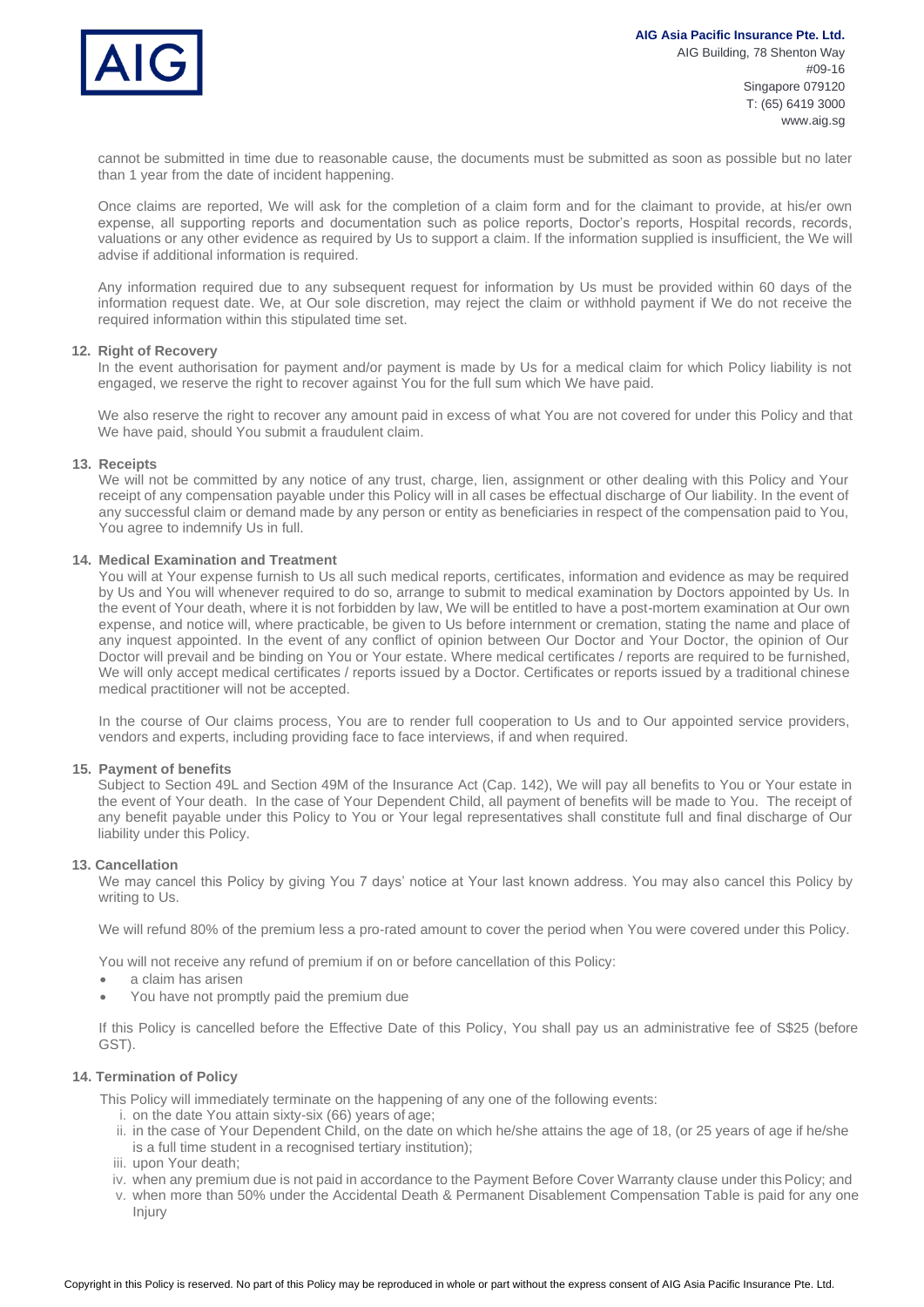

T: (65) 6419 3000 www.aig.sg

For the avoidance of doubt, refund of premium or a proportionate part thereof is not applicable in respect of termination under this clause.

## **15. Duplication of Cover and Other Insurance Cover**

If You make a valid claim under this Policy, and have more than one Policy with Us which is the same product and provides the same cover, We will consider You to be insured under the Policy which provides the highest benefit level. If the cover is for reimbursement of costs, expenses or third party liability payments and You have more than one Policy with Us which provide the same or similar cover but which are not identical products, such costs, expenses or third party liability payments will be distributed proportionately between the policies based on the proportion of the cover limit. If however the cover is for reimbursement of costs, expenses or third party liability payments and You have insurance with other insurers providing the same or similar cover, We will only pay You Our proportion of the cover limit of Your claim based on the total number of policies covering such claim against the proportion of the cover limit of the other insurer(s) subject always to the limit under this Policy and any other Policy(ies) You have with Us.

#### **16. Dealing with Disputes**

Any disputes arising out of this Policy shall first be referred to the Financial Industry Disputes Resolution Centre Ltd (FIDREC), where it falls within FIDREC's jurisdiction. If the dispute cannot be referred to or resolved by FIDREC, it shall be referred to and finally resolved by arbitration in Singapore in accordance with the Arbitration Rules of the Singapore International Arbitration Centre ("SIAC Rules") for the time being in force, which rules are deemed to be incorporated by reference in this clause. The Tribunal shall consist of one (1) arbitrator.

#### **17. Waiver of Your Rights**

If We reject liability for any claim made under this Policy and it is not referred to arbitration within 12 months from the date of Our rejection, it shall be deemed that You have accepted Our rejection of Your claim and You have waived all Your rights with respect to such a claim.

#### **18. 14 Days Free Look Privilege**

You have 14 days from the receipt of this Policy to examine its terms and conditions. You may cancel this Policy within this 14 days period by written request to Us. If there is no claim made within this 14 days period, We will refund You any premium paid. If this Policy is sent by post, it is deemed to have been delivered in the ordinary course of post. Once this Policy is cancelled, We will have no liability under the cancelled Policy and We will be entitled to recover any expense incurred by Us in underwriting this Policy. This provision is not applicable to any policies with terms of cover of less than a year and to renewals.

#### **19. Premium Payment for Annual Renewals**

Unless cancelled by You or by Us, this Policy will be automatically renewed by the payment of premium subject to all terms, conditions and exclusions of this Policy. Our acceptance of premium will constitute consent to renewal. In any event, Your coverage will terminate when the Policy terminates.

#### **20. Premium Payment for Monthly Renewals**

Unless cancelled by You or by Us, this Policy will be automatically renewed by the payment of premium subject to all terms, conditions and exclusions of this Policy. Our acceptance of premium will constitute consent to renewal. In any event, Your coverage will terminate when the Policy terminates.

## **21. Payment Before Cover Warranty**

Notwithstanding anything contained in this Policy, You agree and acknowledge that:

- (e) The total premium due must be paid and actually received in full by Us (or the intermediary through whom this Policy was effected) on or before the Effective Date of this Policy or renewal certificate.
- (f) In the event that the total premium due is not paid and actually received in full by Us (or the intermediary through whom this Policy was effected) on or before the Effective Date, then the Policy or renewal certificate will be deemed to be cancelled immediately and no benefits will be payable by Us as cover never attached. Any payment received thereafter shall not affect the cancellation of the Policy or renewal certificate.
- (g) In respect of coverage with a "Free Look" provision, You may return the original Policy document to Us or Our intermediary within the "Free Look" period if You decide to cancel the cover during the "Free Look" period. In such an event, You will receive a full refund of the premium paid to Us provided that no claim has been notified or made under this Policy.
- (h) If payment of full premium is to be made by credit card or bank GIRO whether monthly, annually or at such periods as may be agreed, the submission to Us of a complete and properly signed direct debit authorisation form (or such other form as may be required by the card centre, bank or Us) to Us on or before the Effective Date will be deemed to be payment received by Us, subject to clause (e) below.
- (i) In the event of any rejection by the card centre or bank of the direct debit authorization form (or such other form as referred to in clause (d) or any inability by Us to obtain payment of the premium by credit card or GIRO deduction due to any reason), We will allow a second attempt for the charge and deduction of the outstanding premiums from the relevant card centre or bank. Should the second attempt fail for any reason, the Policy or renewal certificate will be deemed to be cancelled immediately effective from the day of the month when premium was due and unpaid and no benefits whatsoever will be payable by Us as cover never attached. Any payment received thereafter shall not affect the cancellation of the Policy or renewal certificate.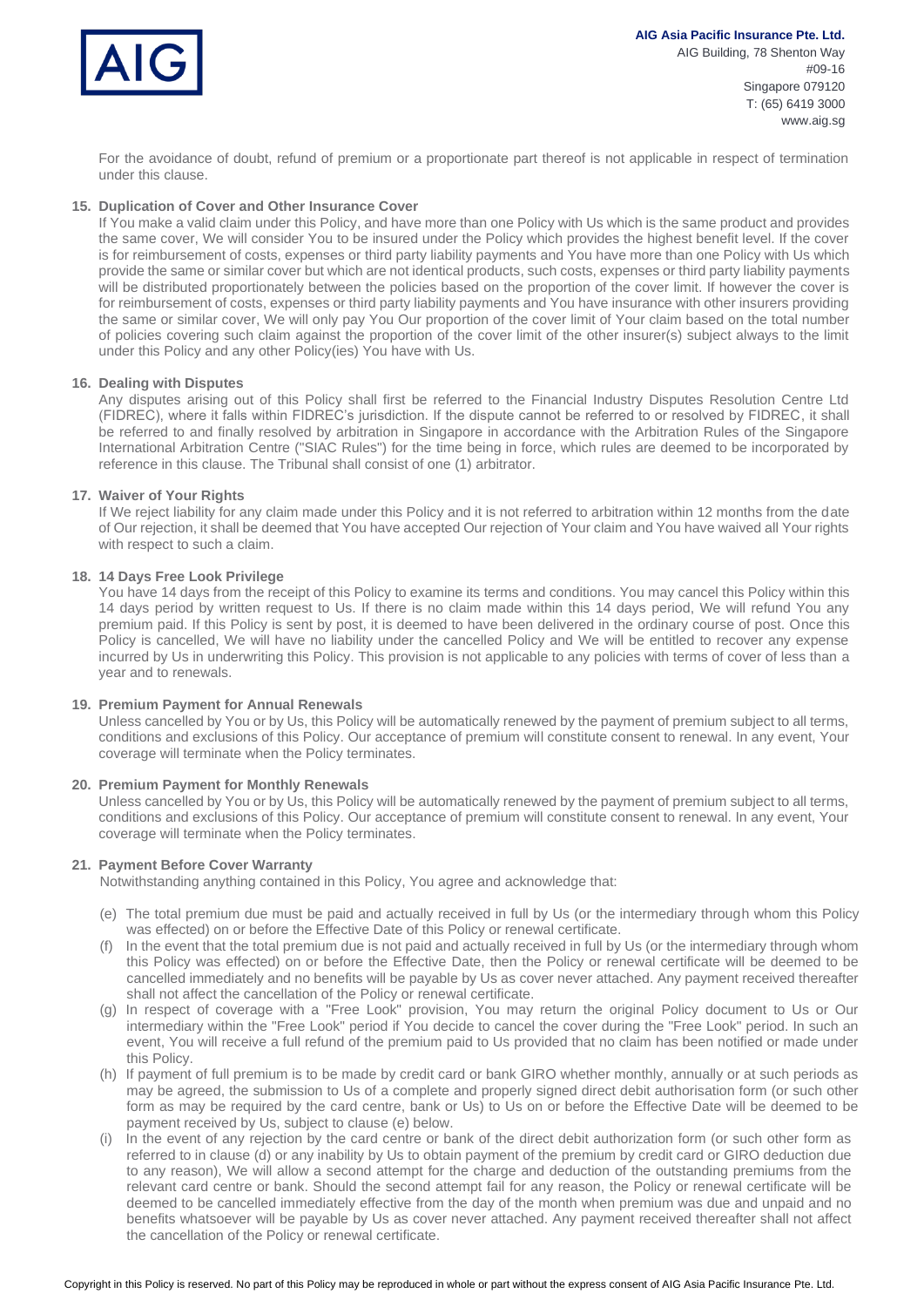

## **22. Validity of Remainder of Policy**

In the event that any portion of this Policy is found to be invalid or unenforceable, the remainder of this Policy will remain valid, in full force and effect.

## **23. Data Use**

You have agreed and consented that We may collect, use and process Your personal information (whether obtained in this Application Form or otherwise obtained) and disclose such information (whether in or outside of Singapore) to the following:

- a. Our group companies;
- b. Our (or Our group companies') service providers, reinsurers, agents, distributors, business partners;
- c. brokers, Your authorized agents or representative, legal process participants and their advisors, other financial institutions;
- d. governmental / regulatory authorities, industry associations, courts, other alternative dispute resolution forums, for the purpose stated in Our Data Privacy Policy which include:
	- 1. Processing, underwriting, administering and managing Your relationship with Us;
	- 2. Audit, compliance, investigation and inspection purposes and handling regulatory governmental enquiries;
	- 3. Compliance with legal or regulatory obligations, risk management procedures and Our internal policies;
	- 4. Managing Our infrastructure and business operations; and
	- 5. Carrying out market research and analysis and satisfaction surveys.

Note: Please refer to the full version of Our Data Privacy Policy found a[t http://www.aig.sg/privacy.](http://www.aig.sg/privacy.)

If You have not opted out, You have also consented to Us, Our group companies, service providers and business partners using, processing and disclosing Your personal information to:

- (a) Enroll You in contests, prize draws and similar promotions
- (b) Contact You to market other insurance, and/or Our, Our group companies and/or Our business partners' financial products and/or services.

If You have any questions about Our collection, use and disclosure of personal information, You may contact Our Data Protection Officer a[t singaporedataprotectionofficer@aig.com.](mailto:singaporedataprotectionofficer@aig.com)

#### **24. Insurance Act (Cap.142)**

This Policy is issued in Singapore and is subject to the Insurance Act (Cap.142).

When You applied for this Policy, a declaration made by You at that time that You are ordinarily resident in Singapore must satisfy any one of the following descriptions of being treated as "ordinarily resident in Singapore":

- You are a citizen of Singapore, unless You have resided outside Singapore continuously for 5 or more years before the application date of the Policy and are not currently residing in Singapore;
- You are a permanent resident, unless You have resided in Singapore for less than a total of 183 days in the 12 months before the application date of the Policy;
- You have a work pass or permit required under the Employment of Foreign Manpower Act (Cap. 91A), unless You have resided in Singapore for less than a total of 183 days in the 12 months before the application date of the Policy; or
- You have a pass or permit required under the Immigration Act (Cap.133) that has duration longer than 90 days and You have resided in Singapore continuously for at least 90 days in the 12 months before the application date of the Policy.

If You do not satisfy any one of the above definitions of being "ordinarily resident in Singapore", You must notify Us immediately.

#### **25. Written Notice**

Every notice or communication to be made under this Policy shall be given in writing to Us either via post or electronic mail (e-mail).

#### **26. Currency**

All benefits payable under this Policy will be in Singapore dollars. When a claim is made by You for losses incurred in a foreign currency, We will pay You in Singapore dollars based on the prevailing currency exchange rate determined by Us.

#### **27. Tax**

Where We are, or believe We will become, liable for any tax or other imposts levied by any Government, authority or other body in connection with this Policy, We may reduce, vary or otherwise adjust any amounts (including but not limited to premiums, charges and Benefits), under this Policy in the manner and to the extent it determines to be appropriate to take account of the tax or impost.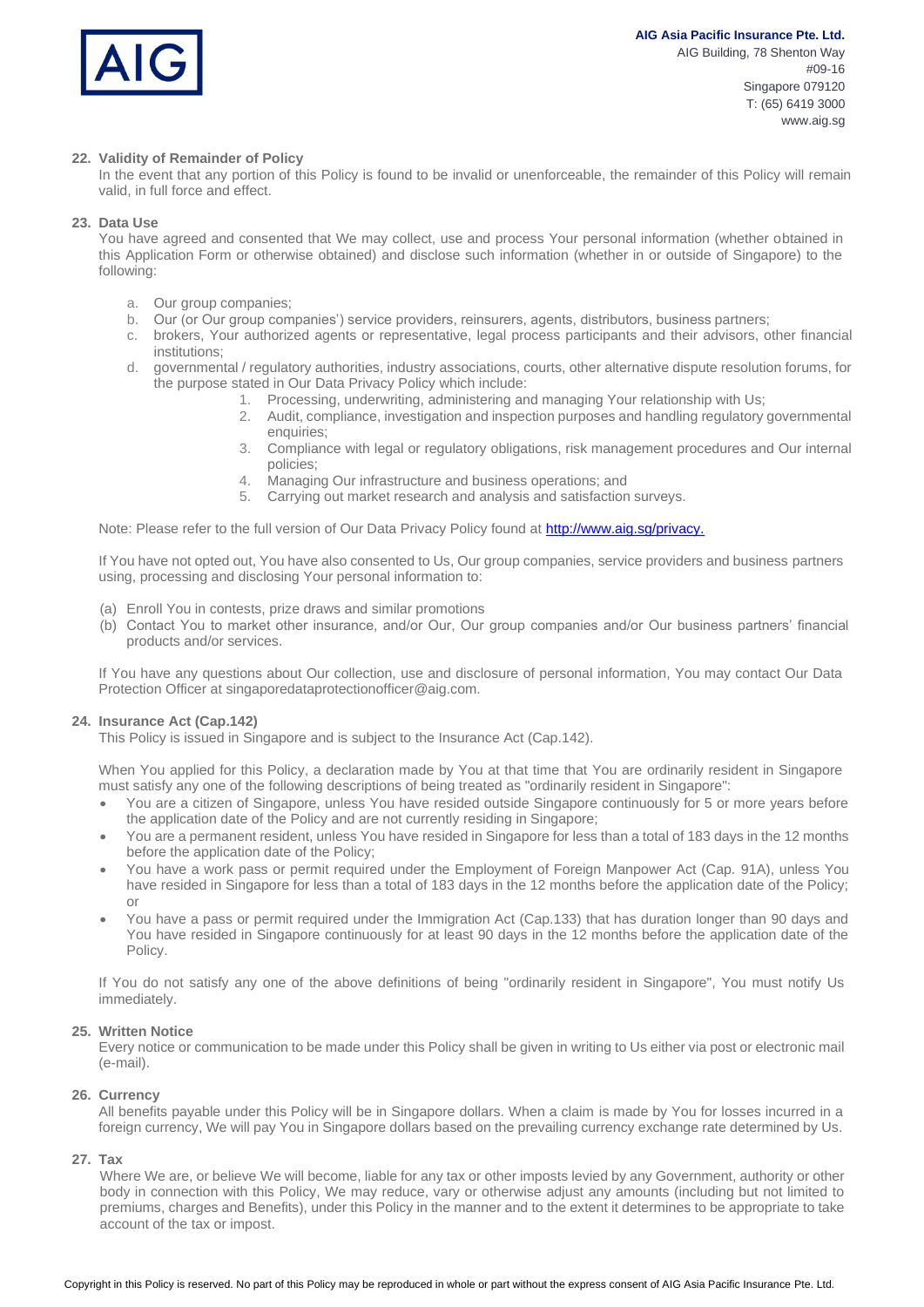

## **28. Assignment**

No assignment of interest under this Policy will be binding upon Us. We do not assume any responsibility for the validity of any assignment.

### **29. Compliance with Policy Provisions**

The due observance and fulfillment of the terms and conditions of this Policy so far as they relate to anything to be done or complied with and the truth to the best of Your knowledge and belief of the information furnished to Us in connection with this insurance shall be conditions precedent to Our liability. Failure to comply with any of the provisions contained in this Policy will invalidate all claims made under this Policy.

#### **30. Entire Contract**

This Policy, Policy schedule and where applicable certificate of insurance, hold cover letter/cover note, Endorsement, Application Form, declaration and any other statements in writing will be read together as one contract. In the event of a conflict, the terms, conditions or provisions of this Policy will prevail. No agent has the authority to change or waive any provisions of the insurance. No change of provisions will be valid unless approved by Us and such approval will be endorsed onto this Policy.

#### **E. Your Policy Definitions**

Any word or expression which has a specific meaning has the same meaning whenever that word or expression is used in this Policy, Policy schedule and where applicable, certificate of insurance, hold cover letter/cover note and Endorsement.

**Accident** means a sudden, fortuitous, violent, visible and specific event caused external to the body which occurs at an identifiable time and place during the Policy Period.

**Accidental Death** means death as a result of an Accident.

**Act of Terrorism** means an act which may or may not involve the use or threat of use of force or violence by any person or group of persons. This is regardless of whether any person or group is acting alone or on behalf or in connection with any organization or government committed for political, religious, ideological or similar purposes including the intention to influence any government and/or to put the public or any section of the public in fear.

**Acquired Immune Deficiency Syndrome or AIDS** shall have such meanings assigned to it by the World Health Organization including Opportunistic Infection, Malignant Neoplasm, Human Immune Deficiency Virus (HIV), Encephalopathy (Dementia), HIV Wasting Syndrome or any disease or Illness in the presence of a sero-positive test for HIV provided that:

- a) **Malignant Neoplasm** includes but is not limited to Kaposi's sarcoma, central nervous system lymphoma and/or other malignancies now known or which become known as immediate causes of death, an illness, or disability, in the presence of Acquired Immune Deficiency Syndrome (AIDS).
- b) **Opportunistic Infection** includes but is not limited to pneumocystis carinii pneumonia, organism of chronic enteritis, virus and/or disseminated fungi infection.

**Activities of Daily Living** means the following activities which an Insured Person can undertake on their own without any assistance:

- a) **Washing** means the ability to wash in the bath or shower (including getting into and out of the bath or shower) or wash satisfactorily by other means;
- b) **Dressing** means the ability to put on, take off, secure and unfasten all garments and, as appropriate, any braces, artificial limbs or other surgical appliances;
- c) **Feeding** means the ability to feed oneself once food has been prepared and made available;
- d) **Toileting** means the ability to use the lavatory or otherwise manage bowel and bladder functions so as to maintain a satisfactory level of personal hygiene;
- e) **Mobility** means the ability to move indoors from room to room on level surfaces;
- f) **Transferring** means the ability to move from a bed to an upright chair or wheelchair and vice versa;

**Application Form** refers to the completed form(s) signed by You for this Policy whether prior or subsequent to inception of this Policy or for and upon renewal of this Policy.

**Business Trip** means a period of authorised overseas business travel undertaken by You from the departure date until You return to Singapore.

**Comatose State** means a state of profound unconsciousness, characterized by the absence of spontaneous eye openings, response to painful stimuli, and vocalization. This diagnosis must be supported by a Doctor with evidence of all of the following:

- a) No more than Glasgow Coma Score of 6 for at least 72 consecutive hours;
- b) Life support measures are necessary to sustain life; and
- c) Brain damage resulting in Permanent Neurological Deficit.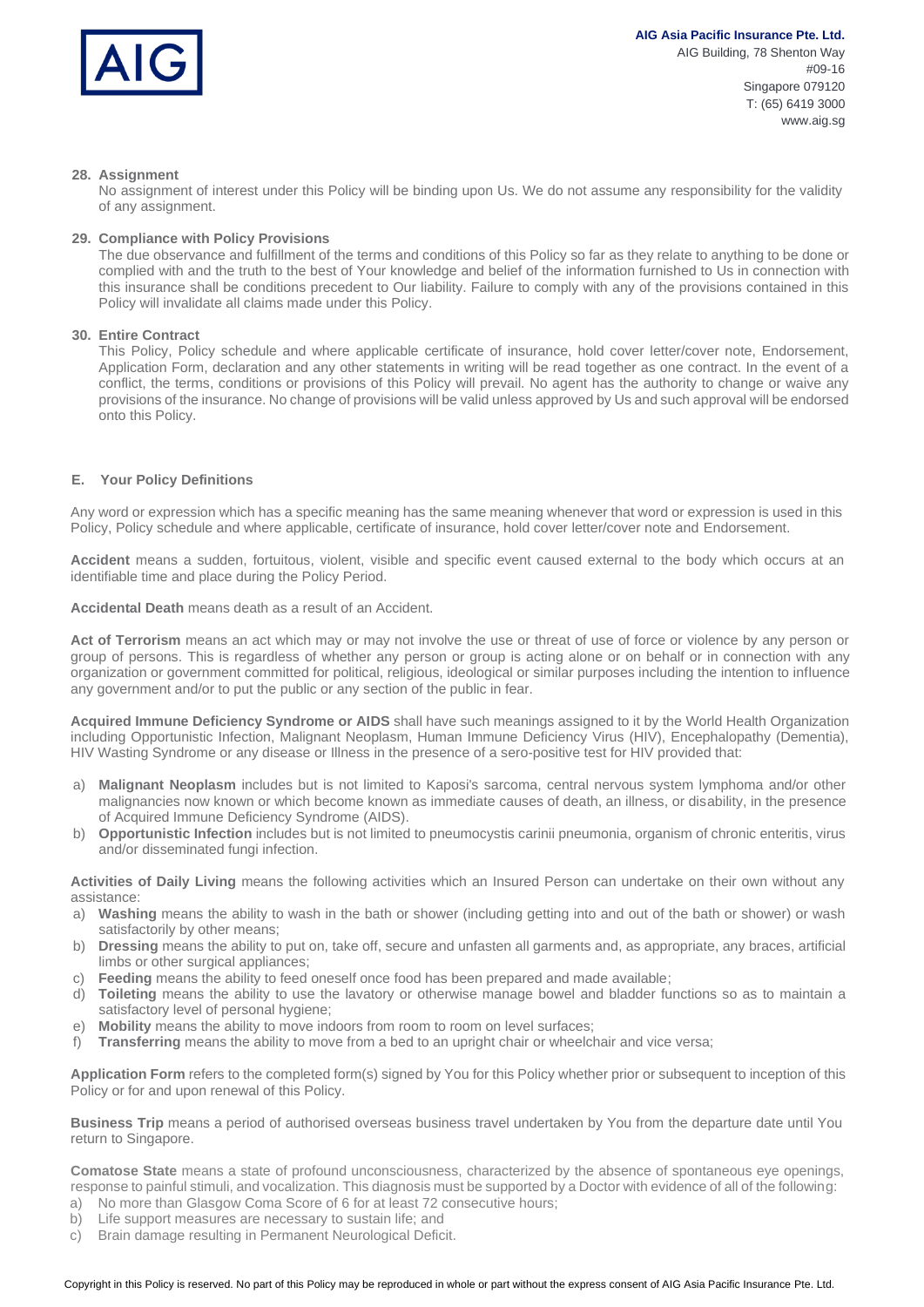

For the above definition, medically induced coma and coma resulting directly from alcohol or drug abuse are not included.

**Common Carrier** means a commuter bus, ferry, hovercraft, hydrofoil, train, tram, and any fixed-wing aircraft: i). authorised pursuant to any statute, regulation, by law or equivalent therefore for the transportation of fare paying passengers; and ii). which operate to fixed, established and regular schedules and routes. It does not mean taxis, cruises, private cars and private hire car nor does it mean any such conveyance if chartered or arranged as part of a tour even if such services are regularly scheduled.

**Community Hospital** means any approved community hospital under the relevant government laws and regulations that provides medical services for patients who require a short period of continuation of care immediately after their discharge from a Hospital. It does not refer to a clinic, a nursing home, rest home, palliative care, hospice, a place used for custodial care, a place for the treatment of alcoholics or drug addicts, institution to treat mental or behavioural disorders, sanatorium, home for the aged or similar establishment even if located at the same place.

**Complementary or Alternative Medicine** means treatment(s) by a registered herbalist, chiropractor, acupuncturist, osteopath, podiatrist, orthotist, or bonesetter all licensed under any applicable laws including traditional chinese medical practitioners registered with the Traditional Chinese Medicine Practitioners Board. These treatments cannot be administered by You, Your spouse, Your business partner, Your employer, Your employee, Your agent or a person who is related to You in any way by blood, marriage or adoption. For the avoidance of doubt, the types of registered practitioners under this definition are not considered Doctors as defined.

**Dependent Child(ren)** means Your legal unmarried child(ren) who is/are between the ages of 15 days to 18 years or up to 25 years for full time students in a recognized tertiary institution and who is/are dependent upon You for at least 50% of his/her maintenance and support.

**Disablement** means physical impairment resulting from Injury that is caused solely and directly from an Accident and is independent of all other causes.

**Doctor** means a qualified and registered medical practitioner licensed under local applicable laws and acting within the scope of his/her licensing and training. This does not include the types of registered practitioner(s) listed under the definition of Complementary or Alternative Medicine. The attending Doctor must not be You, or Your business partner, employer, employee, agent, or a person who is related to You in any way by blood, marriage or adoption.

## **Effective Date** means the later of:

- (a) the Inception Date as specified on the Policy schedule,
- (b) the first date Insured Person was covered under this Policy,
- (c) the effective date any additional cover or increased sum insured is granted to the Insured Person while they are covered under this Policy, only in respect to the additional cover or increased sum insured, or
- (d) the last reinstatement date of this Policy.

**Endorsement** means a written notice informing Insured Person of any change in information under this Policy and/or the cover We provide. The endorsement which applies to this Policy will be shown in a schedule.

**Event Ticket** means a ticket issued either by paper or in electronic form, granting admission or participation on a fixed date to a sports event, musical, concert, theatrical or drama performance, festival, exhibition or entertainment event which is open to the general public.

**Finger** means a digit of a hand.

**Glasgow Coma Scale** (GCS) means an internationally recognised neurological scale which aims to give a reliable and objective way of recording the state of a person's consciousness for initial as well as subsequent assessment.

**Gainfully Employed** means Insured Person receiving a regular Income from any employment at the time of claim.

**Hospital** means any institution lawfully operated for the care and treatment of sick or injured persons with organized facilities for diagnosis and surgery (including operating theatres) in the same premises, with 24 hours daily nursing service by registered graduate nurses and operated under the supervision of Doctor(s). It does not refer to a clinic, a nursing home, rest home, convalescence, palliative care, hospice or rehabilitation centres, a place used for custodial care, a place for the treatment of alcoholics or drug addicts, institution to treat mental or behavioural disorders, sanatorium, any transitional care centre or home for the aged or similar establishment; even if located at the same place.

**Hospital Confinement** means admission in a Hospital or a Community Hospital as a registered patient for an overnight stay upon the recommendation of a Doctor and for which the Hospital charges You for room and board.

**Illness** or Sickness means a physical condition marked by a pathological deviation from the normal healthy state.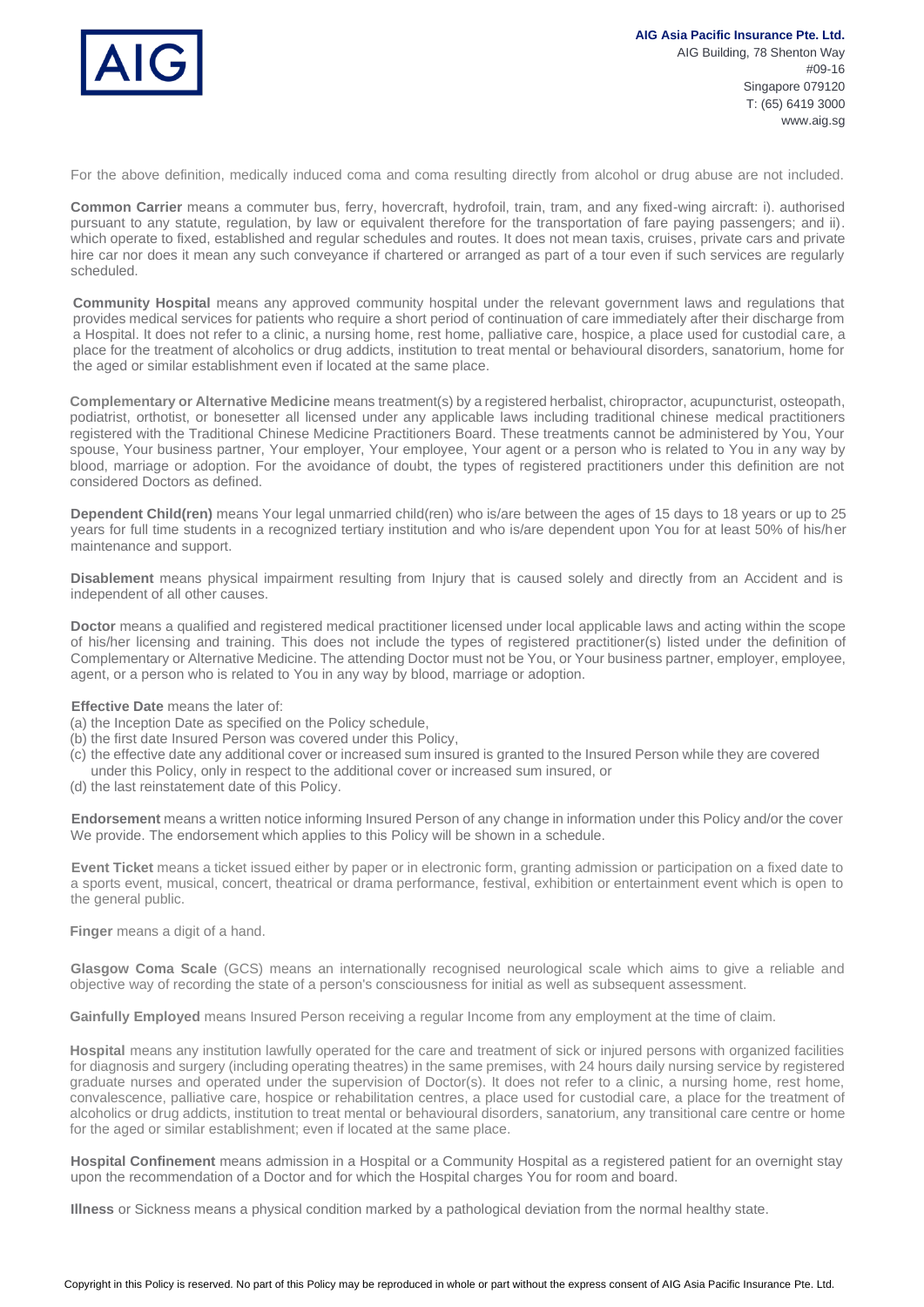

**Inception Date** means the commencement date of insurance at inception as specified in this Policy.

#### **Income**

- (i) for a salaried Insured Person means the average gross weekly income earned as stated in the employment contract before personal deductions and income tax, but excluding bonuses, commissions, overtime payments and other allowances; or
- (ii) for a salary packaged Insured Person means the average gross weekly value of the income package earned as stated in the employment contract (including, but not limited to wages and/or salary, motor vehicle and/or travelling allowances, club subscriptions and fees,

housing loan or rental subsidy, clothing or meal allowances) before personal deductions and income tax, but excluding bonuses, commissions, overtime payments and other allowances; or

(iii) for a self-employed Insured Person in trade, business, profession or vocation means the average gross weekly income earned from personal exertion after the deduction of all business expenses necessarily incurred in earning that income;

are all derived during the 12 calendar months period immediately preceding the Injury giving rise to the claim under this Policy. Income earned through interest, dividend, rental, royalty, pension, annuities, charges and estate/trust income are excluded.

### **Infectious Disease** means

Any of the following infectious diseases first contracted in Singapore during the Period of Insurance, which is classified as an 'Infectious Disease' under Section 2, the First Schedule and the Second Schedule of the Infectious Diseases Act, Cap 137, and requires notification to Singapore's Ministry of Health as per Section 6 of the Infectious Disease Act, Cap 137, within 24 hours upon diagnosis by a Doctor:

- a) Coronavirus Disease 2019 (COVID-19)
- b) Ebola Virus Disease (EVD)
- c) Middle East Respiratory Syndrome Coronavirus Infection (MERS-CoV)
- d) Severe Acute Respiratory Syndrome (SARS)
- e) Dengue Fever or Dengue Hemorrhagic Fever
- f) Avian Influenza
- g) Malaria
- h) Chikungunya Fever
- i) Zika Virus Infection
- j) Yellow Fever

**Injury** means a bodily injury which is sustained by You within 365 days from the date of the Accident during the Policy Period and is caused by an Accident solely and independently of any other causes including but not limited to any Illness, pre-existing or congenital condition.

**Limb** means the entire limb between the shoulder and the wrist or between the hip and the ankle.

**Medical Expenses** means any actual, reasonable and necessary expenses incurred by You within 365 days of sustaining Injury for:-

- a. Hospital Confinement;
- b. Doctor's consultation;
- c. medical and/or surgical treatment
- d. radiological tests;
- e. nursing treatment;
- f. Medical Supplies; and
- g. dental treatment where such treatment is necessarily incurred to restore sound and natural teeth following an Accident.

It includes costs incurred for treatment by a physiotherapist provided with referral by the attending Doctor but does not include costs incurred for Complementary or Alternative Medicine.

**Medical Supplies** means disposable health care materials and consumables which is primarily and customarily used to serve a medical purpose and includes dressings, ostomy supplies, catheters, oxygen and they cannot be used by an individual in the absence of Injury or repeatedly by different individuals.

**Occupational Class** means the risk level associated with an occupation and encompasses the following 4 classes:

Class 1 (Very Light Occupational Hazards): Occupations that are professional, executive, administrative, managerial or clerical in nature which do not involve superintending or engaging in manual work.

Class 2 (Light Occupational Hazards): Occupations that are skilled/semi-skilled in nature or in wholesale or retail trade, which involve superintending but not engaging in manual work and which do not require exposure to any hazards.

Class 3 (Medium Occupational Hazards): Occupations that are skilled in nature and which involve manual work but does not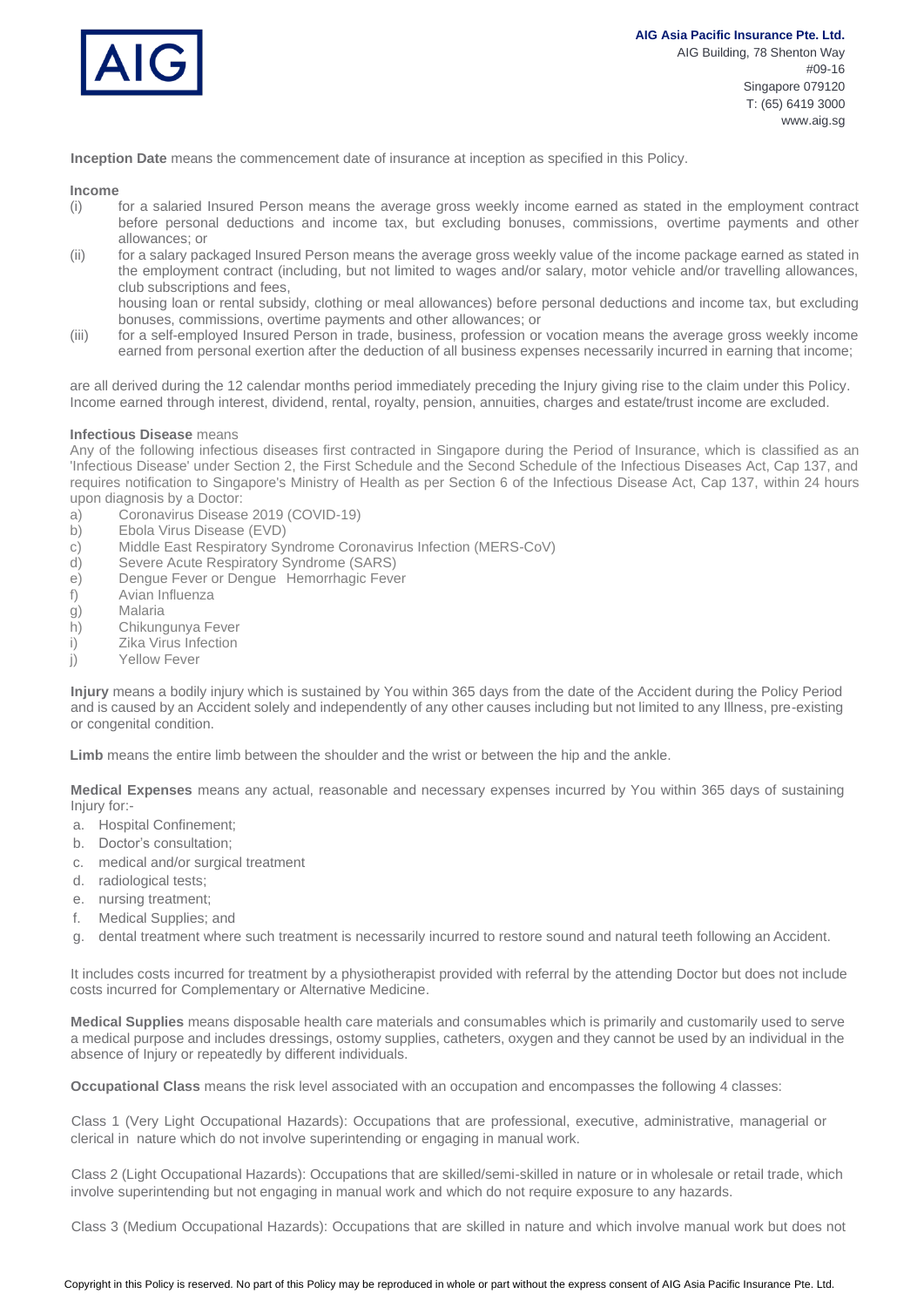

require use of equipment or machinery. This includes but is not limited to skilled trades such as plumbing, light carpentry, dry cleaning and food service, but excludes offshore risks, working at great heights or depths.

Class 4 (High Occupational Hazards): Occupations that are hazardous in nature such as those involving the use of heavy machinery (cranes, forklifts, vehicles requiring a Class 4 or above driving license), welding, woodworking related, construction work, working at heights exceeding 30 feet above ground or floor level, diving, offshore work, ship crew, working on board vessels or oil rig platforms and/or chemicals and/or explosive materials, underground work, manual work in hazardous places and occupations that require the handling of hazardous chemicals.

**Parent** refers to Your father and mother, regardless of whether biological, step or adoptive parent

**Permanent** means lasting for at least 365 consecutive days and at the end of that time is certified by a Doctor as being beyond hope of improvement and will in all probability continue for the remainder of the Insured Person's natural life.

**Permanent Neurological Deficit** means symptoms of dysfunction in the nervous system that are present on clinical examination and expected to last throughout the lifetime of the insured person. Symptoms that are covered include numbness, paralysis, localized weakness, dysarthria (difficulty with speech), aphasia (inability to speak), dysphagia (difficulty swallowing), visual impairment, difficulty in walking, lack of coordination, tremor, seizures, dementia, delirium and coma.

**Policy** means the Application Form, Policy terms and conditions, including any information provided or declaration made by You or on Your behalf, Policy schedule and, where applicable, certificate of insurance, hold cover letter/cover note and any Endorsement to this Policy.

**Policyholder** means the person named in the Policy schedule, who may or may not be insured under this Policy.

**Pre-existing Condition** means any Illness, disease or other condition which You suffer prior to the Inception Date and which: (a) first manifested itself, worsened, became acute or exhibited symptoms prior to the Effective Date which would have caused any ordinarily prudent person to seek diagnosis, care or treatment; or

- (b) requires You to take prescribed drugs or medicine; or
- (c) was treated by a Doctor or treatment had been recommended by a Doctor.

**Residence** means the dwelling place You ordinarily live in at the time of occurrence of an event giving rise to a claim under this Policy.

**Selected Plan** means the plan which You selected at the time of application for this Policy and as stated in the Policy schedule.

**Spouse** means Your legal husband or wife.

#### **Strike, Riot or Civil Commotion** means:-

- a) the act of any person taking part together with others in any disturbance of the public peace (whether in connection with a strike or lock-out or not) or the action of any lawfully constituted authority in suppressing or attempting to suppress any such disturbance or in minimizing the consequences of such disturbance; or
- b) the intentional act of any striker or locked-out worker done in furtherance of a strike or in resistance to a lock-out or the action of any lawfully constituted authority in preventing or attempting to prevent any such act or minimizing the consequences of such act;

but does not apply to any accident, loss, damage or liability (except as legally required ) which is directly or indirectly caused by or contributed to or arising out of or in connection with:

- i. war, invasion, or other acts of foreign powers or warlike operations (whether war is declared or not), civil war; or
- ii. mutiny, civil commotion assuming the proportions of or amounting to a popular uprising, military rising, rebellion, revolution, insurrection, military or usurped power or any act of any person acting on behalf of or in connection with any organisation with activities directed towards the overthrow by force of the government de jure or de facto, or to the influencing of such government by terrorism or violence or by the direct or indirect consequences of any of the said occurrences.

**Temporary Total Disablement** means Injury that entirely disables and prevents You from attending to any part of Your ordinary business, profession or occupation (of any and every kind) and which is not Permanent.

**Theft** means the dishonest and illegal act of theft, burglary, robbery or stealing committed against You and for which occurrence an official report is lodged or made to the police or recognised government law enforcement agency within a reasonable period of time of its occurrence.

**Thumb** means the first digit of a Hand.

**Toe** means a digit of the Foot.

**Total Disablement** means Injury which solely, directly and totally disables and prevents You from attending to Your business,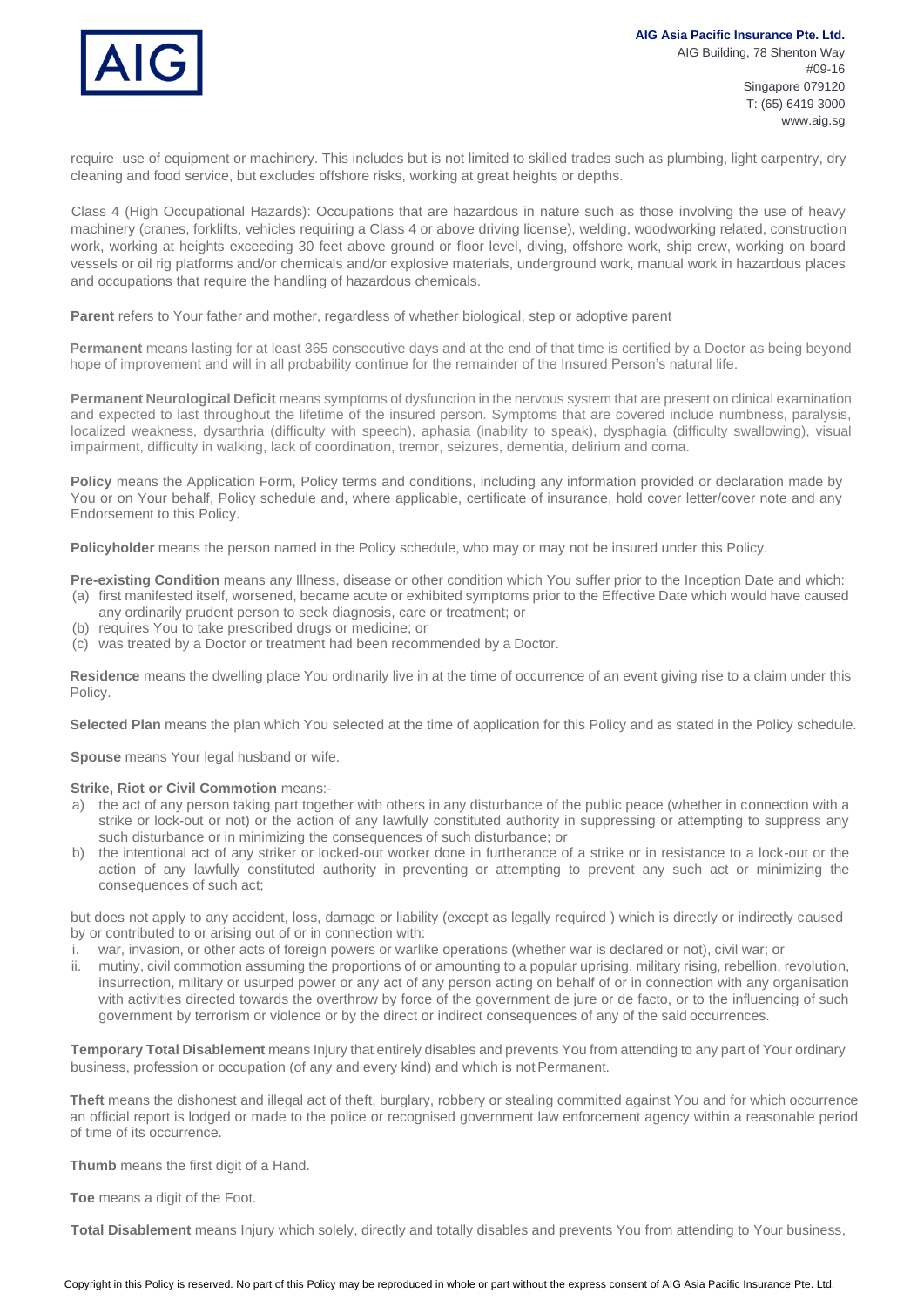

www.aig.sg

profession or occupation (of any and every kind) or if You have no business, profession or occupation, from performing three or more Activities of Daily Living.

#### **Total Loss** means

- a) In the case of a Limb
	- i) Loss by Permanent physical severance of the Limb; or
	- ii) Permanent total and irrecoverable loss of use of the Limb.
- b) In the case of a loss of Thumb, Finger or Toe
	- i) Loss by Permanent physical severance of the entire Thumb, Finger or Toe; or
	- ii) Permanent, total and irrecoverable loss of use of a complete Thumb, Finger or Toe.
- c) In the case of loss of sight
	- i) Permanent, total and irrecoverable physical loss of one or both eyes; or
	- ii) Permanent, total and irrecoverable loss of the sight of one or both eyes.
- d) In the case of loss of speech

Permanent, total and irrecoverable loss of speech resulting in the inability to articulate any three of the four sounds which contribute to the speech such as the labial sounds, the alveololabial sounds, the palatal sounds and the velar sounds or total loss of vocal cord or damage of speech centre in the brain resulting in Aphasia.

- e) In the case of loss of hearing
	- Permanent, total and irrecoverable loss of hearing in one or both ears as certified by a Doctor.

#### **We/Our/Us** means AIG Asia Pacific Insurance Pte. Ltd.

You/Your means the person named as the insured person in the Policy schedule and/or the Dependent Child to whom cover under this Policy extends under Part B.

## **F. Your Policy Endorsements (where applicable)**

The following endorsements apply to this Policy only if the corresponding endorsement number is shown in the Policy Schedule under the heading "Subject to Endorsement".

#### **1. Strike, Riot or Civil Commotion and Act of Terrorism**

This Policy is extended to cover You against Accidental Death or Injury as a result of Strike, Riot, Civil Commotion or any Act of Terrorism. We will not pay for any claim arising out of or in connection with Your own participation or provocation of any such actor if such act could reasonably have been avoided by You.

#### **2. Hijack, Murder and Assault**

This Policy is extended to cover Accidental Death or Injury as a result of You being a victim of hijack, murder or assault. We will not pay for any claims arising out of or in connection with Your own participation or provocation of any such act.

#### **3. Drowning and Suffocation**

This Policy is extended to cover against Accidental Death or Injury as a result of drowning or suffocation by poisonous fumes, gas or smoke. We will not pay for any claim for such Injury arising out of or in connection with Your wilful or intentional act.

#### **4. Exposure and Disappearance**

This Policy is extended to cover You if You are exposed to the elements due to an Accident and You suffer an Injury or die as a result of such exposure.

If Your body has not been found within 365 days after the date of disappearance, sinking or wrecking of the aircraft or other conveyance either on the ground or at sea in which You were travelling at the time of the Accident We will presume that You died from this Accident. This is subject to a signed undertaking by Your legal representative that if this presumption is subsequently found to be wrong, any payment made under this Policy will be refunded to Us.

#### **5. Motor Cycling**

This Policy is extended to cover You when you are motor-cycling (whether as a licensed rider or a pillion-rider), provided that at the time of the Accident, You are wearing a safety helmet, abiding by all applicable road laws of that country that You are travelling in, and not engaging in or practising for any racing or hill climbing contests, reliability trial sand speed or duration testing.

#### **6. Unscheduled Flight**

This Policy is extended to cover You as a passenger in any properly licensed private aircraft and/or helicopter forming part of a Business Trip whilst You are travelling outside Singapore.

#### **7. Miscarriage Due To An Accident**

This Policy is extended to cover You if You sustain an Injury and as a result suffer a miscarriage. The miscarriage must